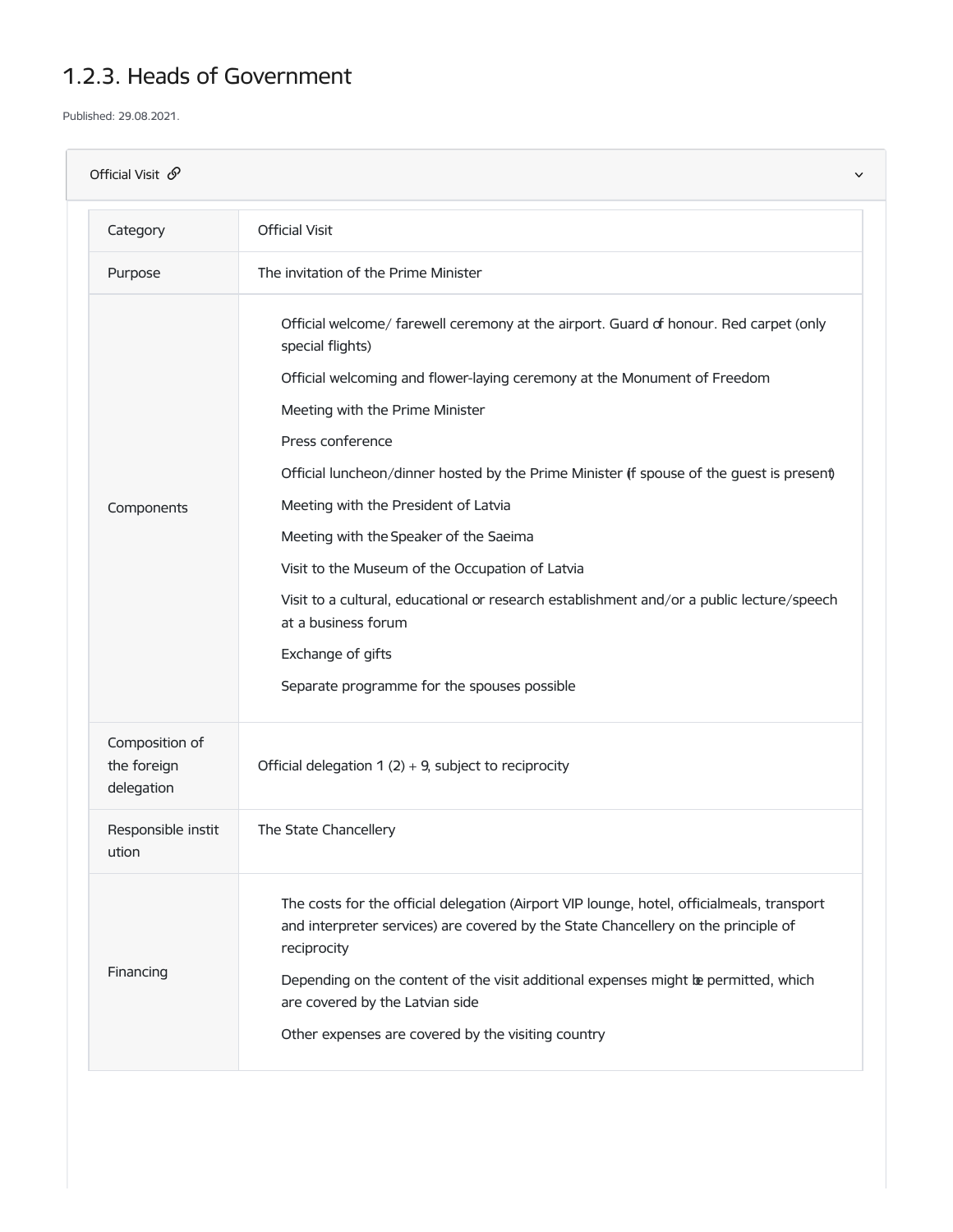| <b>The</b><br>Latvian welcome<br>and farewell<br>party at the<br>airport | The Head of the State Protocol<br>The Ambassador Extraordinary and Plenipotentiary of Latvia to the state concerned<br>The Ambassador Extraordinary and Plenipotentiary of the state concerned to Latvia<br>An Officer of the State Protocol            |
|--------------------------------------------------------------------------|---------------------------------------------------------------------------------------------------------------------------------------------------------------------------------------------------------------------------------------------------------|
| Security                                                                 | The Security and Road Police escort is provided according to the Cabinet of Ministers<br>Regulation No. 591 "Procedures by which the Security Police (now – State Security Service –<br>auth.) Provides Protection (Safeguarding) for Public Officials" |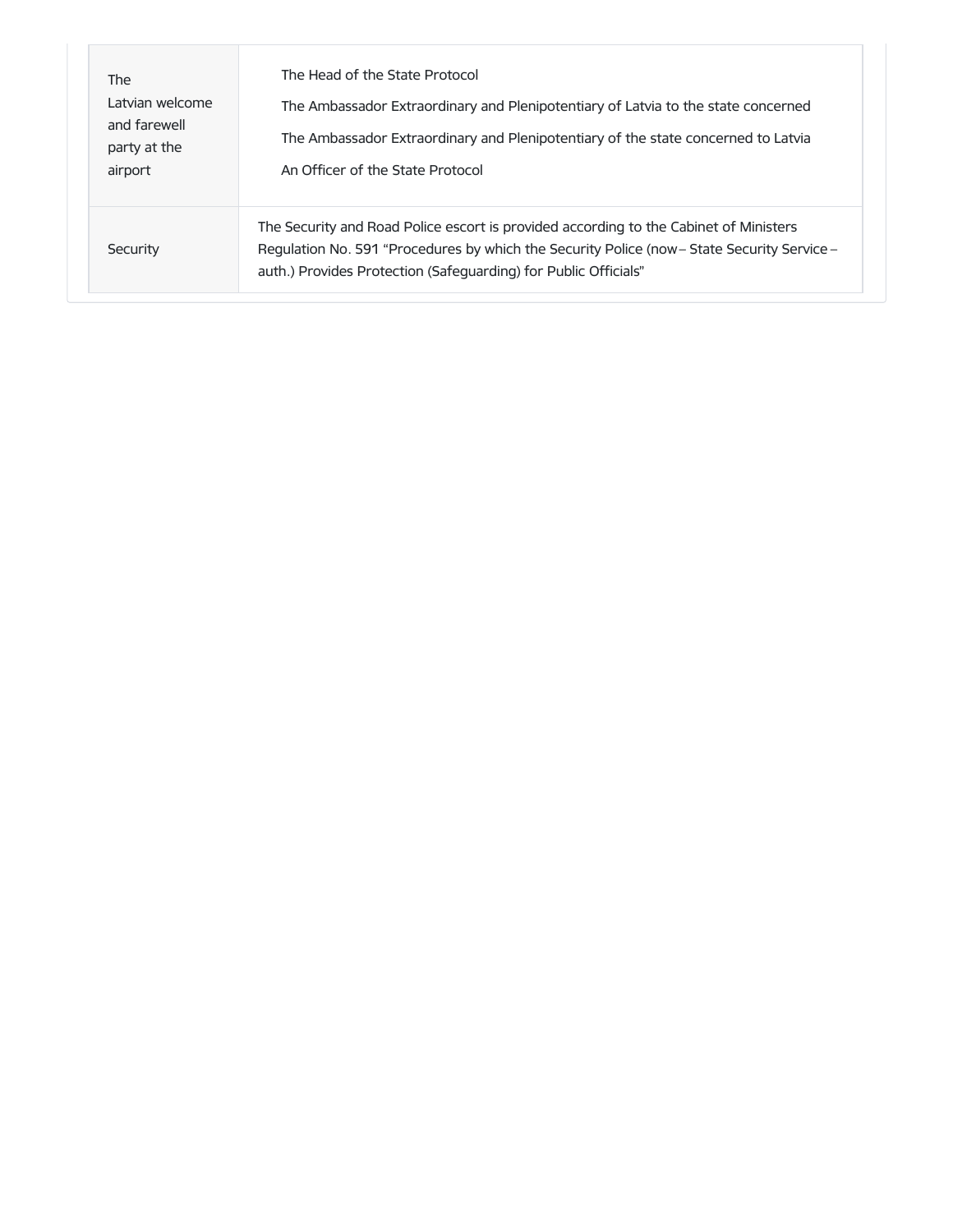| Category                                                          | <b>Working Visit</b>                                                                                                                                                                 |
|-------------------------------------------------------------------|--------------------------------------------------------------------------------------------------------------------------------------------------------------------------------------|
| Purpose                                                           | The invitation of the Prime Minister or initiative of the visitingstate                                                                                                              |
| Components                                                        | Meeting with the Prime Minister                                                                                                                                                      |
|                                                                   | Other meetings on the initiative of the Latvian side or upon request of the visiting state<br>(e.g. a visit to a specific ministry, educational institution, enterprise)             |
|                                                                   | Meeting with the President of Latvia possible                                                                                                                                        |
|                                                                   | Working luncheon/dinner hosted by the Prime Minister of Latvia                                                                                                                       |
|                                                                   | Press conference possible                                                                                                                                                            |
|                                                                   | Exchange of gifts is not expected (exceptions possible)                                                                                                                              |
| Composition of<br>the foreign<br>delegation                       | As determined by the visiting state                                                                                                                                                  |
| Responsible instit<br>ution                                       | The Ministry of Foreign Affairs, the Embassy of the foreign state concerned                                                                                                          |
| Financing                                                         | Expenses of the Airport VIP lounge (for the Prime Minister and his/her                                                                                                               |
|                                                                   | Spouse or Security Officer) are covered by the Latvian side                                                                                                                          |
|                                                                   | Other expenses are covered by the visiting state                                                                                                                                     |
| The<br>Latvian welcome<br>and farewell<br>party at the<br>airport | An Officer of the State Protocol (During working hours 9:00-17:00 on working days)                                                                                                   |
| Security                                                          | The Security and Road Police escort is provided according to the Cabinet of Ministers<br>Regulation No. 591 "Procedures by which the Security Police (now - State Security Service - |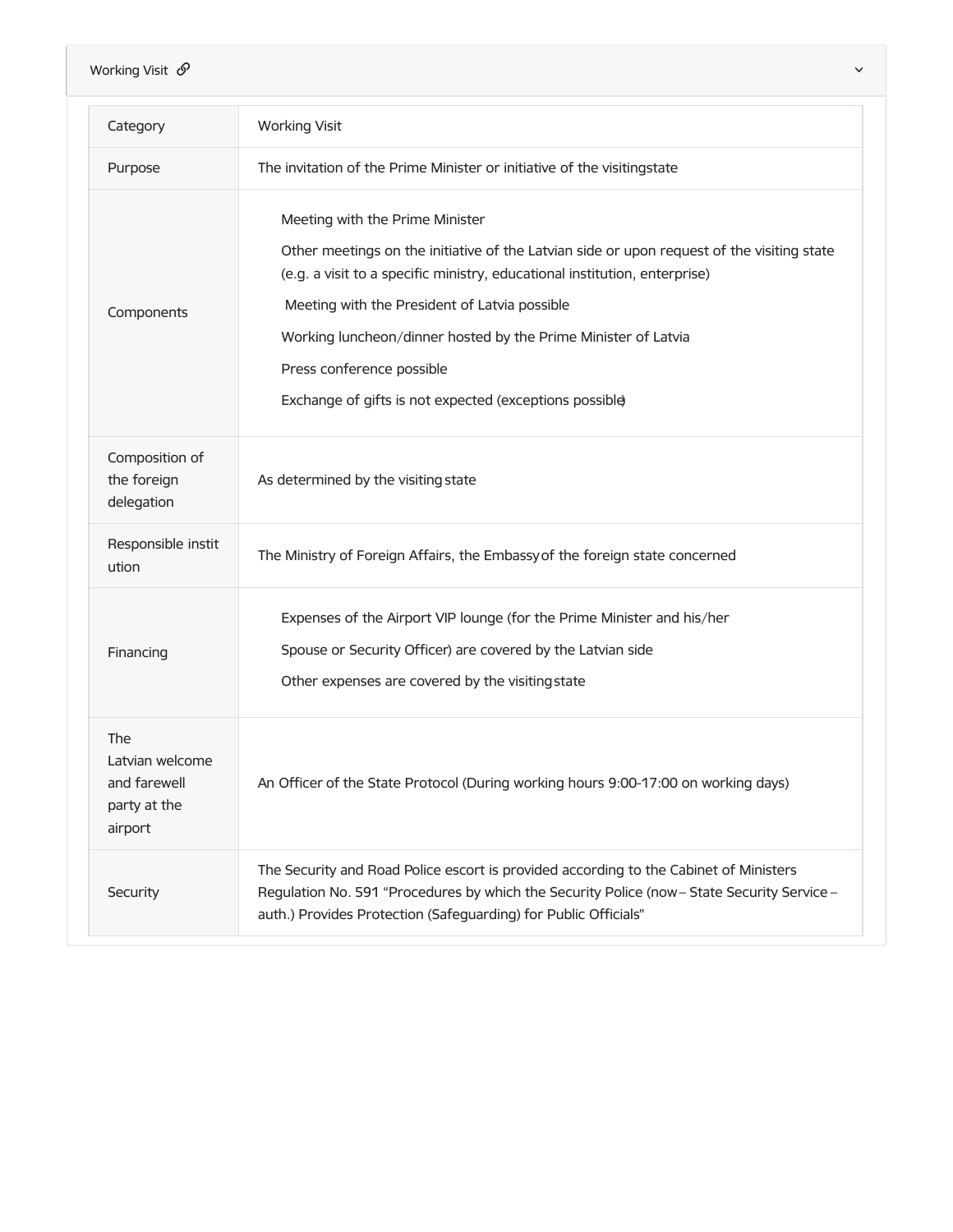| Transit Visit $\mathcal{O}$<br>$\checkmark$                    |                                                                                                                                                                                                                                                         |  |
|----------------------------------------------------------------|---------------------------------------------------------------------------------------------------------------------------------------------------------------------------------------------------------------------------------------------------------|--|
| Category                                                       | <b>Transit Visit</b>                                                                                                                                                                                                                                    |  |
| Purpose                                                        | The initiative of the visiting state                                                                                                                                                                                                                    |  |
| Components                                                     | As determined by the visiting state                                                                                                                                                                                                                     |  |
| Composition of<br>the foreign<br>delegation                    | As determined by the visiting state                                                                                                                                                                                                                     |  |
| Responsible insti<br>tution                                    | The Ministry of Foreign Affairs, the relevant foreign Embassy                                                                                                                                                                                           |  |
| Financing                                                      | Expenses of the Airport VIP lounge (for the Prime Minister and his/her<br>Spouse or Security Officer) are covered by the Latvian side<br>Other expenses are covered by the visiting state                                                               |  |
| The<br>Latvian welcomin<br>g/ farewell party<br>at the airport | An Officer from the State Protocol (During working hours 9:00-17:00 on working days)                                                                                                                                                                    |  |
| Security                                                       | The Security and Road Police escort is provided according to the Cabinet of Ministers<br>Regulation No. 591 "Procedures by which the Security Police (now - State Security Service -<br>auth.) Provides Protection (Safeguarding) for Public Officials" |  |